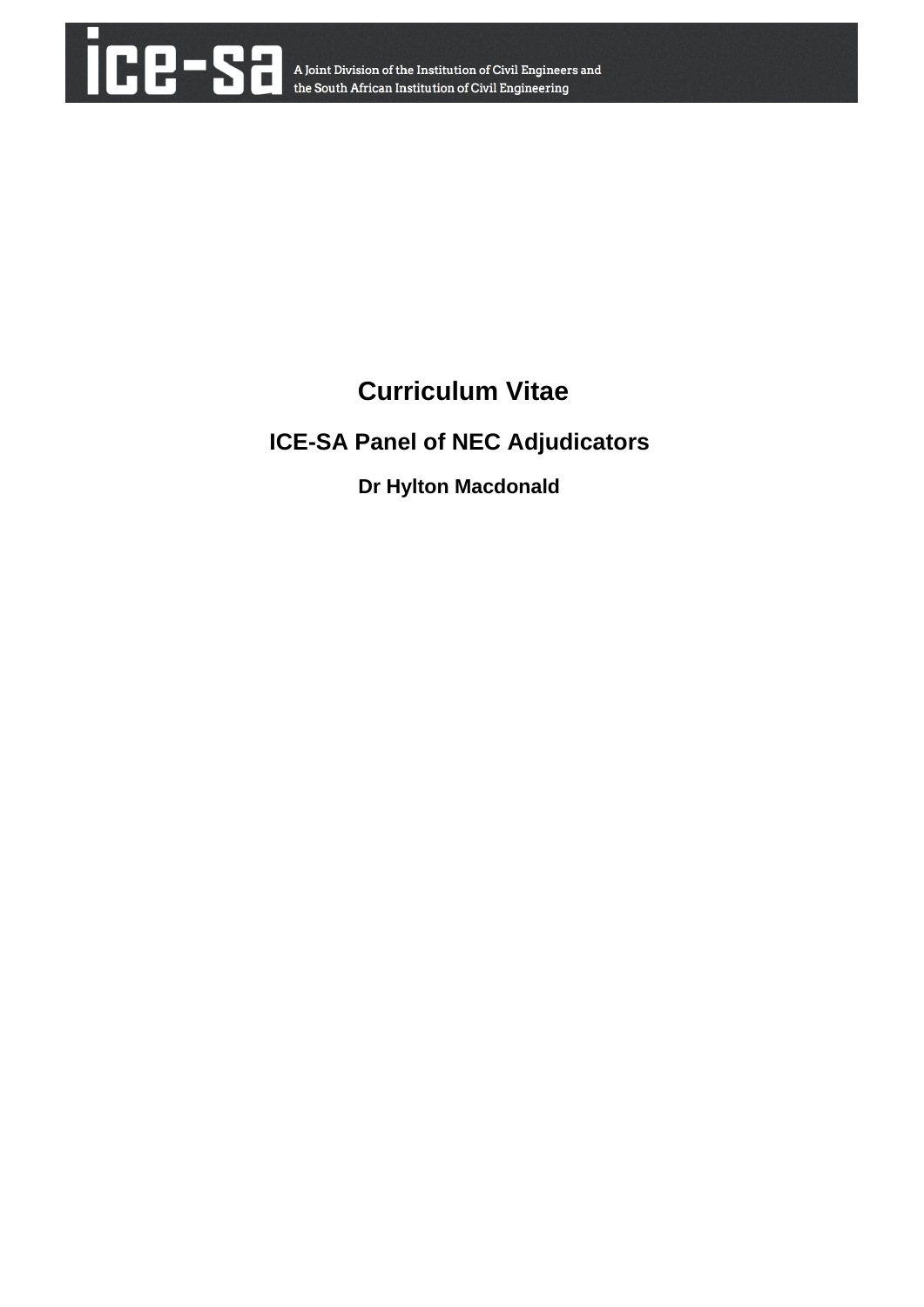

A Joint Division of the Institution of Civil Engineers and the South African Institution of Civil Engineering

#### **Personal Details:**

**Forenames:** Hylton **Surname:** Macdonald **Gender:** Male **Language:** English

**Contact Details Contact Details** 

 **Email:** hylton@macdonald.za.com **Cellphone:** 082 375 6800 **Home:** 082 375 6800 **Work:** 082 375 6800

 **Province:** Gauteng **Nationality:** South Africa **Town**: Johannesburg

#### **Professional**

**Company Name:** H K M Consulting (Pty) Limited **Job Title:** Director **ICE Membership Grade:** Fellow **ECUK Registration Level:** C Eng

#### **Contract Experience:**

Hylton worked for a major Engineering and Construction company between 1973 and 2014.

Initially, Hylton worked primarily on civil engineering related projects. These works included undertaking design works and project managing major design and construct projects. This included power stations, bridges (including design and construct projects), dams, slides, chimneys (design and construct), and temporary works design for coal, industrial, rail, bridges and other civil projects.

Subsequently, Hylton worked on major roads, freeways, marine, water supply, power station, sanitation, and sewage reticulation schemes, dams, tunnelling, gold, coal, steel, stainless steel, paper, sugar, aluminium and mineral sands plants, rail maintenance and construction, and oil and gas works, amongst others. These projects were widely distributed around Africa, the Middle East and the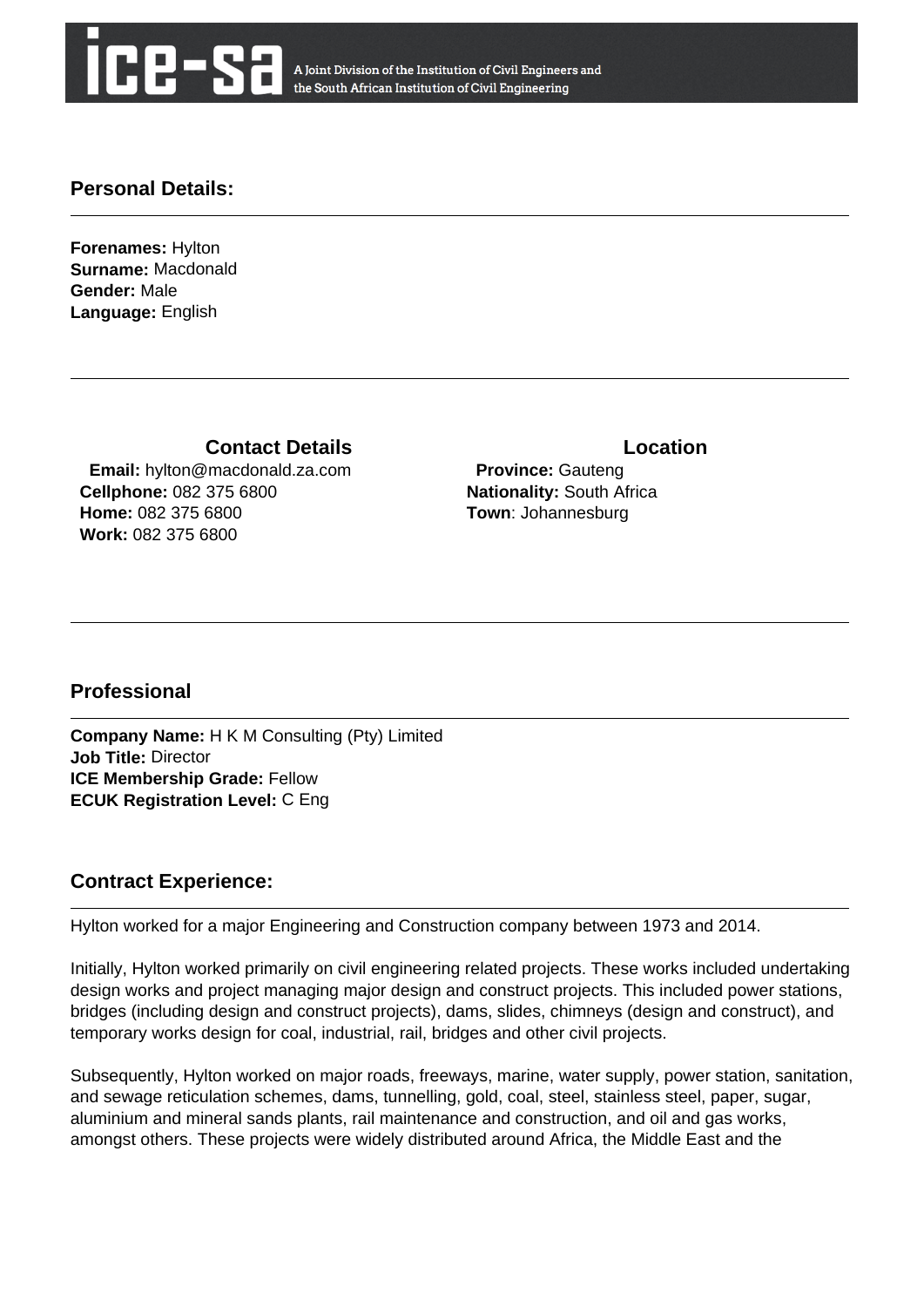Caribbean and ranged from construct only to D&C, to EPCM, to EPC, BOOT and DBO projects.

From 2005, Hylton was intimately involved with a wide range of projects technically and commercially over an extended geographic foot print that included South East Asia, through Australasia to American Somoa.

On Hylton's retirement from the Aveng Group in May 2014 he opened up his own consultancy practice and is presently undertaking work in various engineering, risk and commercial fields for various clients.

Hylton has been intimately involved in many forms of contract in various jurisdictions, bespoke conditions of contract, various forms of specifications and methods of measurement and client specific specifications.

#### **Career Overview:**

| 06-2014 - Current Consulting Engineer, Director HKM Consulting                                                                                                                                                                                                                                      |
|-----------------------------------------------------------------------------------------------------------------------------------------------------------------------------------------------------------------------------------------------------------------------------------------------------|
| 02/2016 - 06/2016 SKA Management Review Panel Member                                                                                                                                                                                                                                                |
| 11/2015 - Current ICE Council Member, and MEA Representative.                                                                                                                                                                                                                                       |
| 1/2011 - Current ICE International Representative for South Africa.                                                                                                                                                                                                                                 |
| 06/2012 - 05/2014 Non-Executive Director ECRI                                                                                                                                                                                                                                                       |
| 03/2005 - 05/2014 Member of Engineering & Construction Risk Institute (ECRI)                                                                                                                                                                                                                        |
| 11/2011 - 08/2015 Chairman ICE - SA                                                                                                                                                                                                                                                                 |
| 12/2009 - 10/2011 Deputy Chairman ICE - SA (formally JCD)                                                                                                                                                                                                                                           |
| 06/2004 - 08/2016 Non-Executive Director, Chair Cement and Concrete Institute                                                                                                                                                                                                                       |
| 03/2005 - 09/2013 Group Risk Manager / Executive Aveng Limited                                                                                                                                                                                                                                      |
| 10/2000 - 10/2007 SAFCEC Council Member and President (2002-2004)                                                                                                                                                                                                                                   |
| 10-2013 - 05-2014 Group Construction Advisor Aveng Limited                                                                                                                                                                                                                                          |
| 03-2005 - 09-2013 Group Risk Manager/Executive Aveng Limited                                                                                                                                                                                                                                        |
| 12/2000 - 02/2005 Director, Grinaker-LTA Limited; Managing Director Grinaker-LTA Civil and<br>Earthworks (2000 - 2002), Managing Director Grinaker - LTA Engineering (2002 - 2005), Chairman of<br>GLTA Civil Engineering, GLTA Process Engineering (2002-2005), Lennings Rail Services, GLTA Major |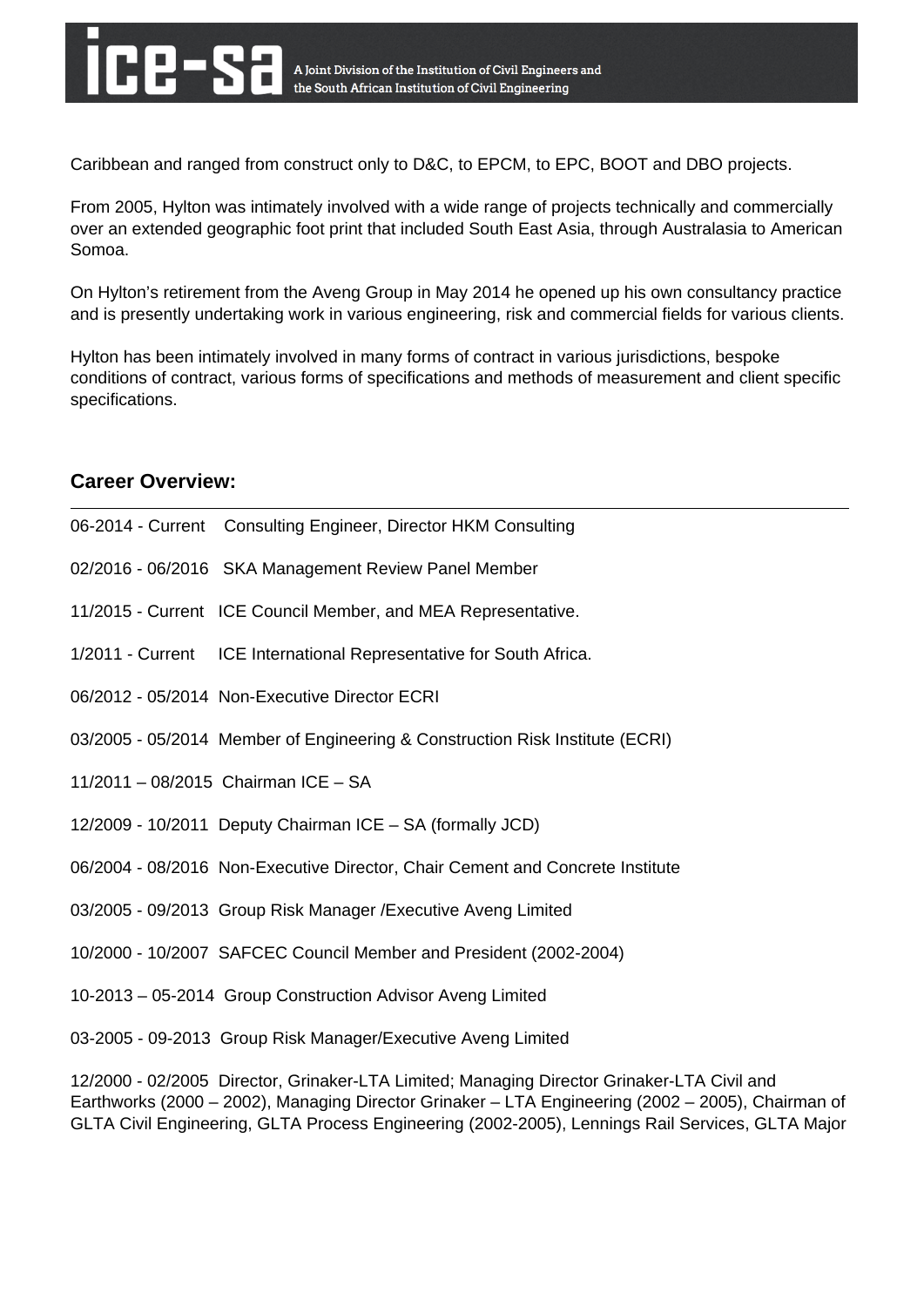Projects, GLTA Concessions, Karrena Africa, GLTA Earthworks and GLTA Plant (2000-2002)

9/1997 - 11/2000 Director – LTA Limited, Managing Director LTA Civil and Earthworks, Chairman Lennings Rail Services, Karrena Africa, Ground Engineering, LTA Civil Engineering, LTA Plant and LTA Concessions.

09/1992 - 09/1997 LTA Civil Engineering General Manager, Managing Director , Chairman

- 08/1987 08/1992 LTA Civil Engineering Contracts Manager, Contracts Director
- 01/1985 06/1987 LTA Civil Engineering Project Manager
- 02/1984 07/1987 LTA Civil Engineering, R & D in backfill in mines for underground support
- 02/1982 09/1984 Karrena Africa , Project Manager
- 07/1981 01/1982 LTA Civil Engineering (North) Ltd, Temporary Works Designer
- 07/1980 06/1981 Compulsory Military Service, Construction Liaison Officer.
- 01/1980 06/1980 LTA Civil Engineering (Tvl) Ltd, Site Engineer, Site Agent 1
- 980 1994 External examiner University of the Witwatersrand
- 01/1973 01/1982 University of Witwatersrand Student Full and Part time

#### **NEC Experience:**

Hylton has been involved with a large number of contracts of various forms and types during his career. This has included FIDIC, NEC, JBCC, GCC and other forms of contract in other jurisdictions. He has also been an adjudicator and expert witness on several projects.

Hylton was involved with the NEC form of contract when it was first introduced by Andrew Baird at Eskom. Hylton has provided advice, compiled, and produced documentation, assisted in the development of arbitral and other statements of claim/defence and provided advice in relation to disputes and compensation events on various contracts for various private and public sector clients on several major NEC contract disputes, whilst consulting independently over the past few years. This has included work on various projects, which include power station, renewable energy, mining and oil and gas projects

#### **Built Environment Experience:**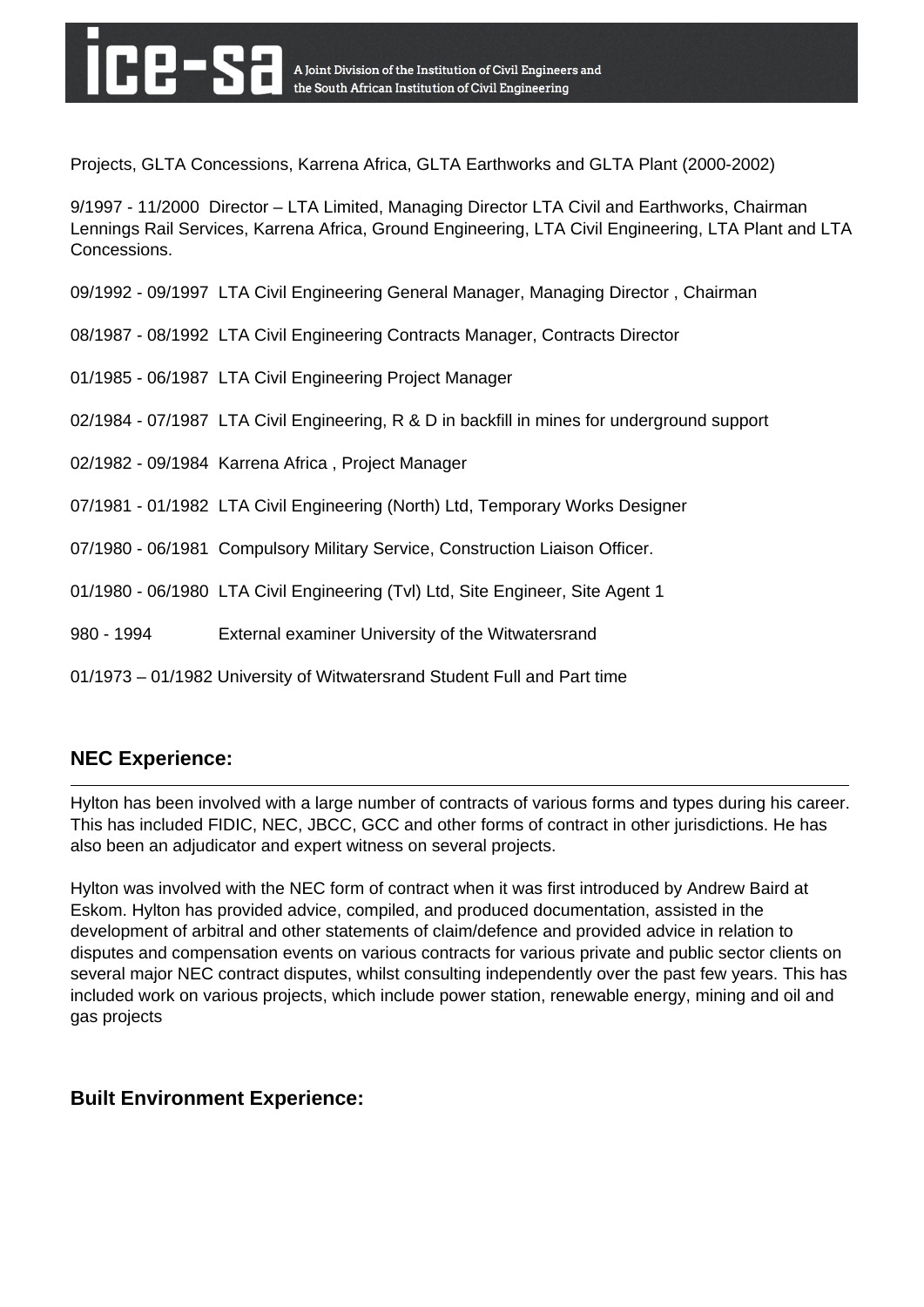Hylton has over 37 years post graduate experience in the Engineering and Construction industry.

Hylton joined LTA full time in January 1980 as a site engineer and has held various senior management positions throughout the Group for the 34 years working for the Group, including that of Director of LTA Limited, Director of Grinaker-LTA Limited, Managing Director Grinaker-LTA Civil and Earthworks and of Grinaker-LTA Engineering, Aveng Group Risk Manager/Executive and the Aveng Group Construction Advisor.

Hylton has had significant experience in working on numerous major local and international projects with both local and major international partners, clients and professional teams. This experience in large scale engineering projects includes procurement, tendering, commercial and technical evaluation, contract risk, and change, commercial and claims management, dispute resolution, and claims resolution techniques and procedures. These projects include;

- 860km Sasol Mozambique Secunda Gas pipeline (EPC Contract)
- Durban Quay Wall and Associated works
- Wadi Wishka Dam Libya
- Nelson Mandela Bridge (EPC)
- Segala Gold Plant Ghana
- Sasol Butanol Plant
- N3 Toll Concession Design, Construct and Operate
- Katumani to Wote Road Kenya
- Kruger Mpumalanga International Airport
- Mozal Aluminium Smelter
- Polokwane Smelter
- PMC Headgears and underground work
- Sadiola Gold Plant and appurtenant works Mali
- Maguga Dam Swaziland
- North South Carrier Water Project Botswana (D&C Contract)
- Bushy Park to Sandy Bay Road Jamaica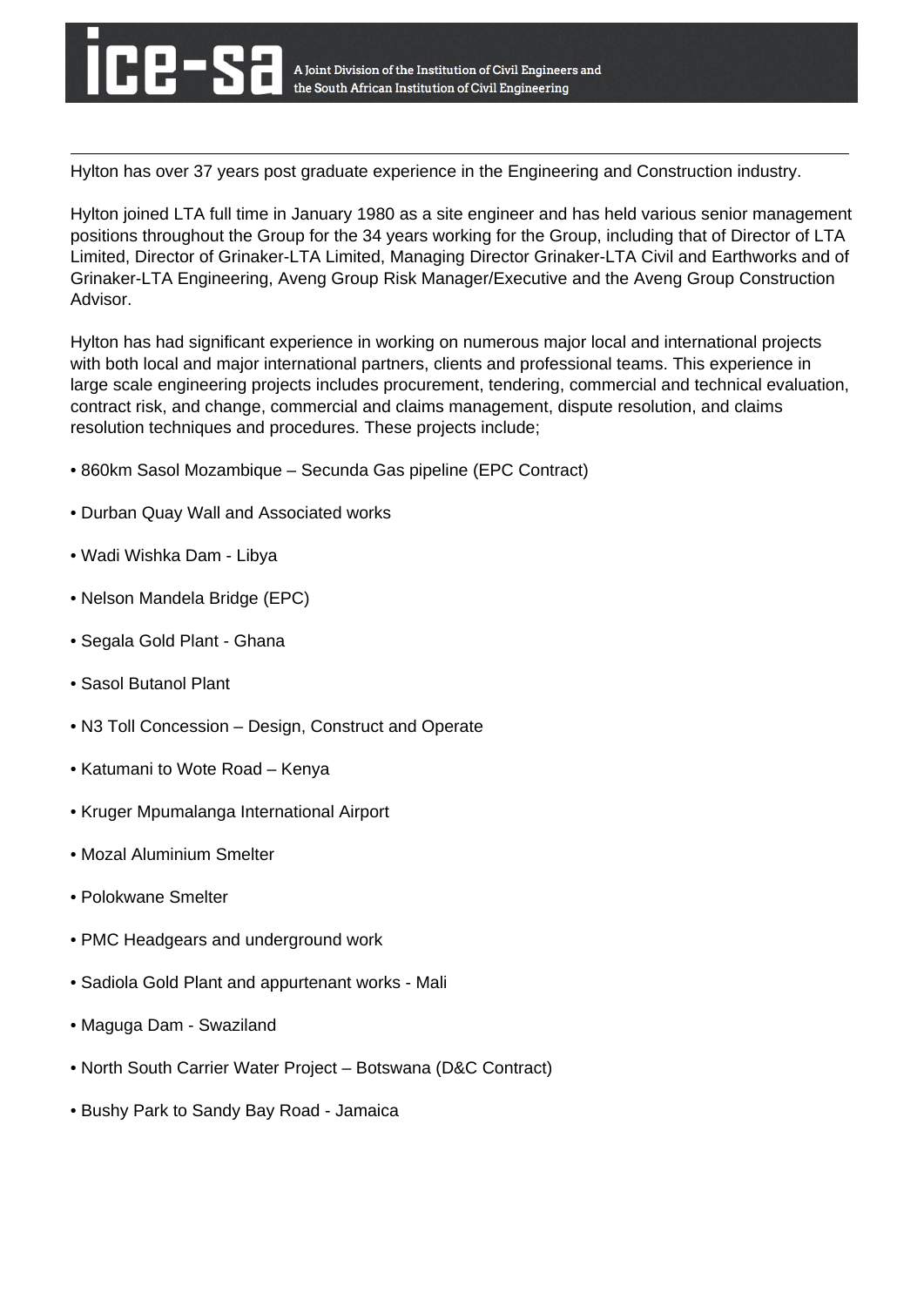- N3 Concession/construction (BOT)
- Saldanha Steel Project Design and Construct
- Lesotho Highlands Project Tunnels and Appurtenant works
- Hulletts Aluminum Project
- Columbus Stainless Steel Project
- Sappi Saicor Project Namakwa Sands Project
- Landau Coal Mine and Process Plant Replacement Project
- Olifantsvlei Sewage Works
- Katse, Bohlahla, Malibamatso and Peleneng River bridges Lesotho
- F.W. De Klerk Free Cantilever Bridge, road and other structures, Design and Construct
- Tutuka No. 1 Chimney Design and construct project
- Duvha Power Station Main Station

On his retirement from the Aveng Group in May 2014 he opened up his own consultancy practice and is presently undertaking work for various clients in the UK, Africa, Mauritius and Australasia. Hylton has provided technical and commercial advice and support, drafted statements of claim, acted as an expert witness and an adjudicator for clients on several projects, and prepared and presented bespoke training courses in risk and change management.

#### **Other Professional Activities and Publications**

Professional Associations

Fellow of the South African Institute of Civil Engineers (FSAICE)

Member of the Concrete Society of South Africa (MCSSA)

Fellow of the Institution of Civil Engineers (UK) (FICE)

Member of the Society of Professional Engineers (MSPE)

Fellow of the Institute of Arbitrators (FAArb)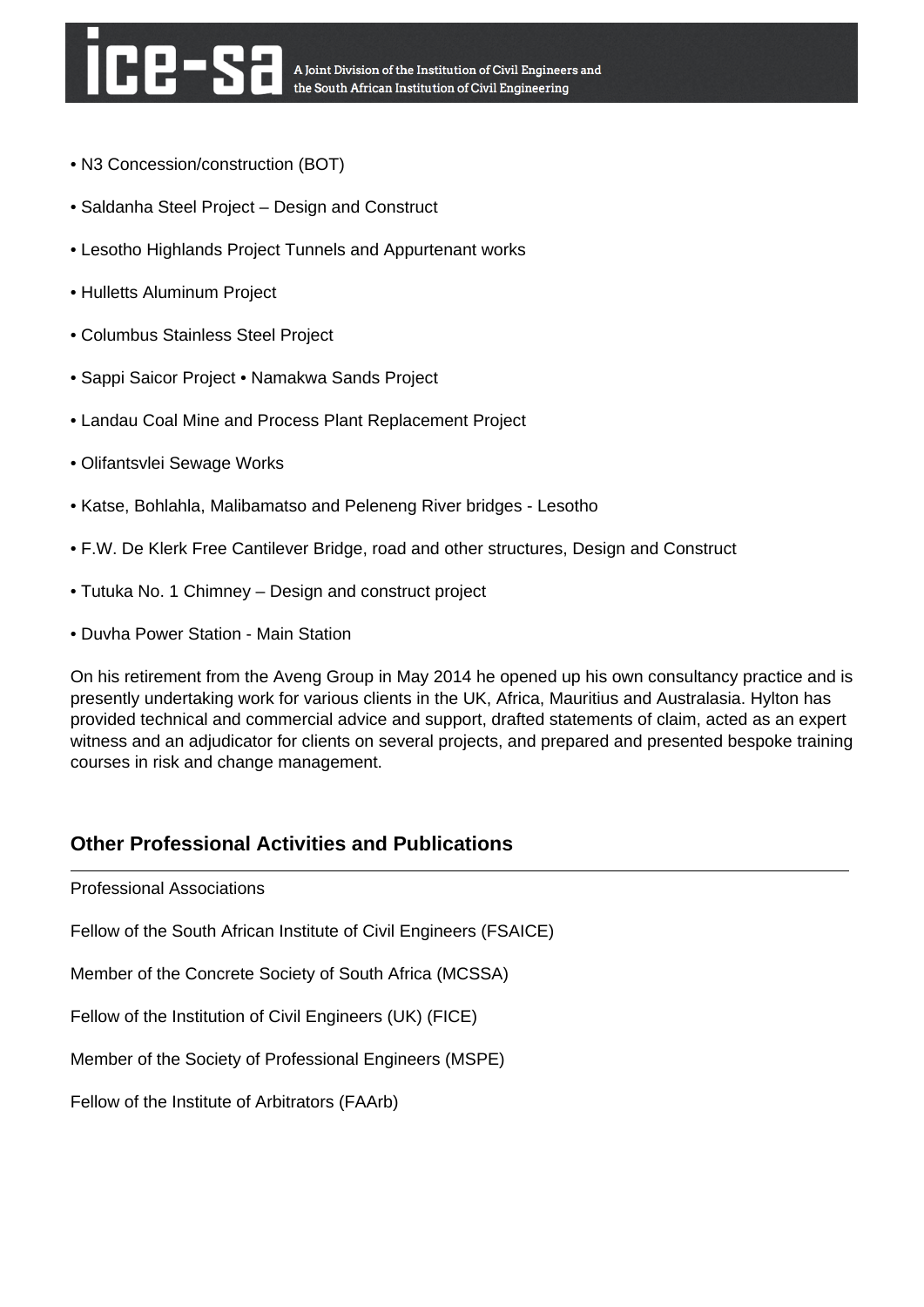# **HHES**

Fellow of the South African Academy of Engineers (FSAAE)

Professional Engineer - Pr. Eng.

Chartered Engineer - C. Eng.

UIDIP Professional Engineer - Ing. P. Eur.

Committee and Advisory Panel Activities

External Examiner University of the Witwatersrand 1980 to 1994.

Member of Industry/FRD Research Programme Committee into Durable and Economic Concrete from 1997 to 1999

Vice President and President of the South African Federation of Civil Engineering Contractors from 2000 to 2004

Council Member of SAFCEC from 2000 to 2007

SAFCEC lead negotiator on the BBBEE Construction Charter developed from 2003 to 2007.

Non-Executive Board member of C&CI from 2004 to 2016.

Non-Executive Chairman of C&CI from 2006 to 2011.

Committee member of the ECRI from 2005 to 2014.

NEPAD Business Foundation, Chair of Infrastructure Committee, 2007 to 2009.

Presenter/Lecturer on CMP Course at SUN from 2009-2013

Member of CIDB Advisory Committee from 2009 to 2010.

Director of ECRI from 2015 to 2007.

Director of ECRI from 2012 to 2014.

Member of the World Economic Forum WEF PACI working group from 2007 to 2014.

Committee Member of ICE-SA from 2009 to current.

Chairman of ICE-SA from 2011 to 2015.